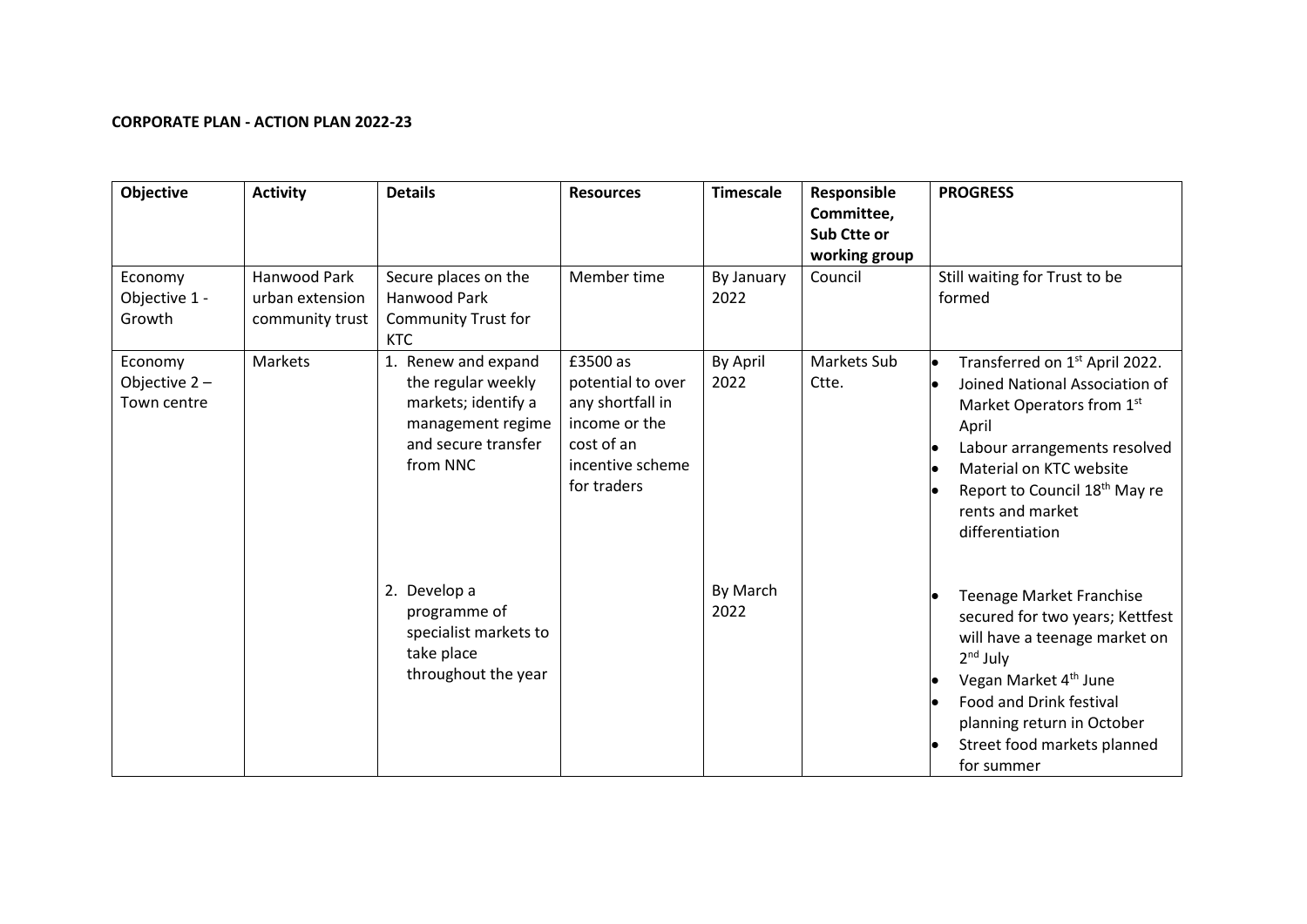| Economy        | <b>Public toilets</b> | Draw up<br>1.                       | Approx £35000 -  | By Feb     | Finance and       | • All dates in column 5 will need                                |
|----------------|-----------------------|-------------------------------------|------------------|------------|-------------------|------------------------------------------------------------------|
| Objective 2-   |                       | specification and                   | £42,000 purchase | 2022       | Governance        | to be revised                                                    |
| town centre    |                       | agree location for                  | and installation |            | Committee         | • Preferred site identified;                                     |
|                |                       | new toilet provision                | costs            |            |                   | awaiting NNC confirmation                                        |
|                |                       | 2. Seek tenders for                 |                  | By May     |                   | can use it or acquire it                                         |
|                |                       | provision and water                 | Approx £35000 in | 2022       |                   | Dialogue underway with                                           |
|                |                       | supply                              | annual           |            |                   | potential suppliers about                                        |
|                |                       | Agree maintenance<br>3.             | maintenance and  | By April   |                   | specification and site.                                          |
|                |                       | and cleaning                        | cleaning costs   | 2022       |                   | Site constraints means                                           |
|                |                       | arrangements                        |                  |            |                   | specification will need to be                                    |
|                |                       | 4. Appoint clients'                 | Assume free to   | By June    |                   | revised.                                                         |
|                |                       | agent to manage                     | users.           | 2022       |                   | NNC asked for a contribution<br>$\bullet$                        |
|                |                       | Installation                        |                  |            |                   | from S106 Hanwood Park                                           |
|                |                       |                                     |                  |            |                   | • The current temporary toilets                                  |
|                |                       |                                     |                  |            |                   | are due to go end of May                                         |
| Economy        | Regeneration          | Engage fully with the               | Member           | Throughout | Council           | • Cllr Skinner appointed to HAZ                                  |
| Objective 2-   | projects              | <b>Heritage Action Zone</b>         | appointees       | 2022/23    |                   | stakeholder group.                                               |
| town centre    |                       | and GLaM projects                   |                  |            |                   |                                                                  |
|                |                       |                                     |                  |            |                   | • Public realm works will                                        |
|                |                       |                                     |                  |            |                   | conclude in and GLAM works                                       |
|                |                       |                                     |                  |            |                   | should be finished in summer.                                    |
| Economy        | Events                | Develop a<br>1.                     | £47500 per       | By April   | <b>Events Sub</b> | • Apart from speciality markets,                                 |
| Objective 2-   |                       | programme of                        | annum            | 2022       | Committee         | Events sub ctte has a                                            |
| Town Centres;  |                       | events which                        |                  |            |                   | programme of events in                                           |
| and Health and |                       | supports the town                   |                  |            |                   | preparation                                                      |
| Community      |                       | centre, and which                   |                  |            |                   | Kettfest taking place in early                                   |
| Objective 3    |                       | provide a variety of<br>attractions |                  |            |                   | July.                                                            |
| Wellbeing      |                       | throughout the                      |                  |            |                   | • Kettering Carnival cancelled                                   |
|                |                       | year                                |                  | Ongoing    |                   | NNC confirmed events they                                        |
|                |                       | 2. Work closely with                |                  |            |                   | will be providing for the rest of                                |
|                |                       | NNC and other                       |                  |            |                   | 2022/3- essentially Christmas<br>lights switch on and big picnic |
|                |                       |                                     |                  |            |                   |                                                                  |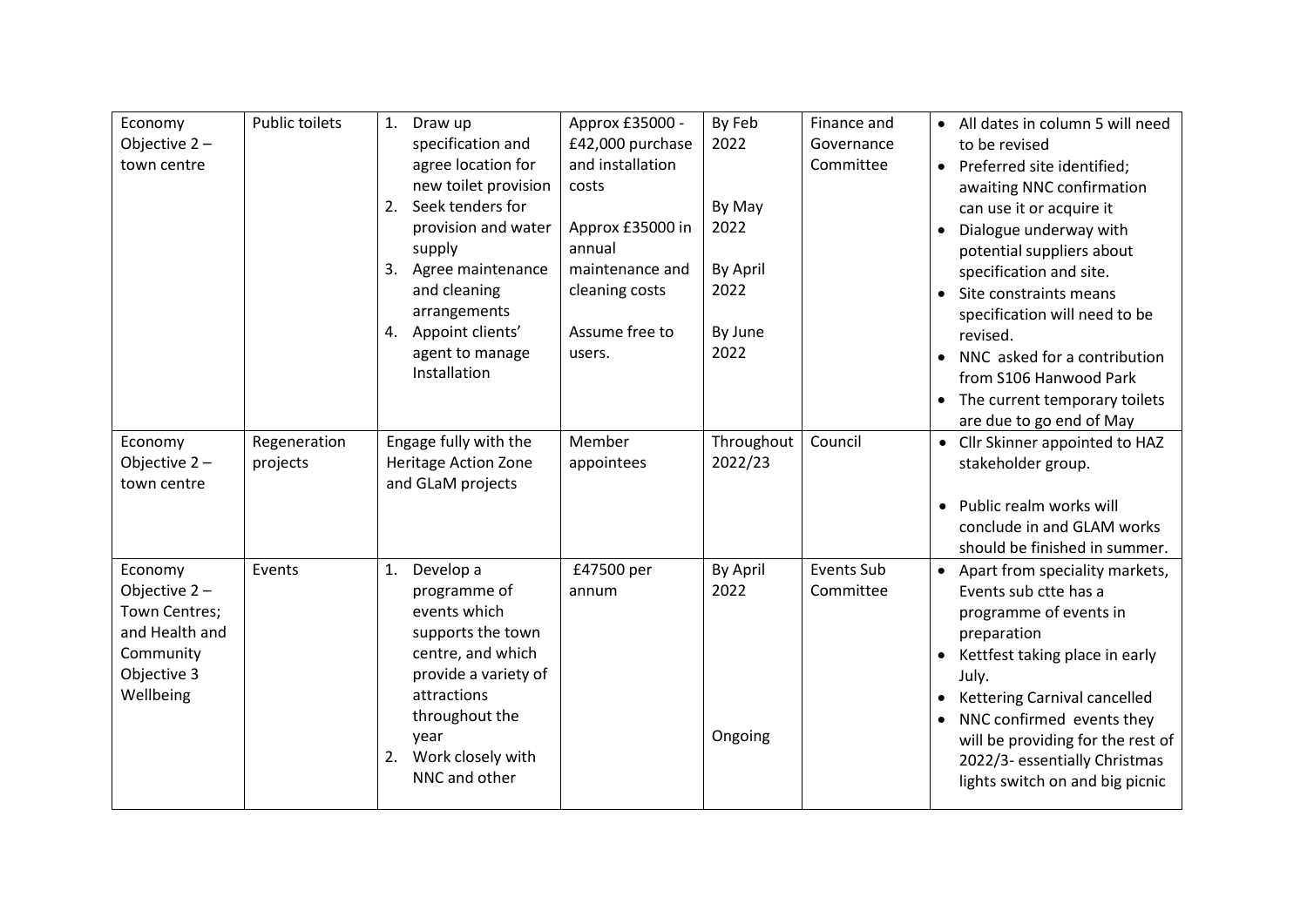|                                                       |                                                                                                                                                                         | 3.       | event organisers to<br>align programmes<br>Appoint an Events<br>and<br>Communications<br>Officer to manage<br>events                                                                                                                            | $£14,000$ per year<br>plus oncosts                                                                 | By April<br>2022                                         | <b>Staffing</b><br>Committee                      | for Jubilee weekend at<br>Wicksteed park on 5 <sup>th</sup> June.<br>• Events officer post re-filled -<br>EZ starts fully in July and for a<br>few hours/week in late May                                                                                                                                                                                                                                                                                                                                                                                                                                              |
|-------------------------------------------------------|-------------------------------------------------------------------------------------------------------------------------------------------------------------------------|----------|-------------------------------------------------------------------------------------------------------------------------------------------------------------------------------------------------------------------------------------------------|----------------------------------------------------------------------------------------------------|----------------------------------------------------------|---------------------------------------------------|------------------------------------------------------------------------------------------------------------------------------------------------------------------------------------------------------------------------------------------------------------------------------------------------------------------------------------------------------------------------------------------------------------------------------------------------------------------------------------------------------------------------------------------------------------------------------------------------------------------------|
| Health and<br>Community<br>Objective 3-<br>Wellbeing  | Allotments<br>NOTE;- PLEASE<br><b>SEE LIST AT END</b><br><b>OF THIS</b><br><b>DOCUMENT OF</b><br><b>ALL</b><br><b>OUTSTANDING</b><br><b>ALLOTMENTS</b><br><b>ISSUES</b> | 1.<br>2. | Agree a re-set<br>relationship with<br>the allotment<br>societies which<br>defines<br>responsibilities of<br>KTC and societies<br>Develop 12 extra<br>allotment plots at<br>Scott Rd after NNC<br>has de-<br>contaminated the<br>area concerned | £1000 income per<br>year in rents;<br>assume<br>maintenance and<br>development<br>costs of c £5000 | From April<br>2022<br>During<br>2022<br>calendar<br>year | <b>Allotments Sub</b><br>Committee                | • 21/22 rent received<br>• Bridge at South End<br>allotments repaired<br>• Waiting for NNC to determine<br>if they can clear the land at<br>Scott Rd in this financial year<br>• Wayleave granted to WPD to<br>lay cables at Northfield Ave;<br>and they have agreed to do<br>some remedial works for their<br>allotment association.<br>Easement being negotiated<br>with WPD for their long term<br>access.<br>• Land Registry registration<br>awaited<br>• NNC considering whether to<br>transfer additional plots of<br>land at Whiteford Drive to KTC<br>Other actions on Whiteford<br>$\bullet$<br>Drive in hand |
| Health and<br>Community<br>Objective 3 -<br>Wellbeing | Community<br>resilience                                                                                                                                                 | 1.       | Engage with<br>partner<br>organisations on<br>principal needs and<br>opportunities,                                                                                                                                                             | £7400 in budget                                                                                    | During<br>spring and<br>summer<br>2022                   | Council<br>Finance and<br>Governance<br>Committee | • Currently engaging with NNC<br>levelling up scrutiny to<br>understand optimum range of<br>activities to support.                                                                                                                                                                                                                                                                                                                                                                                                                                                                                                     |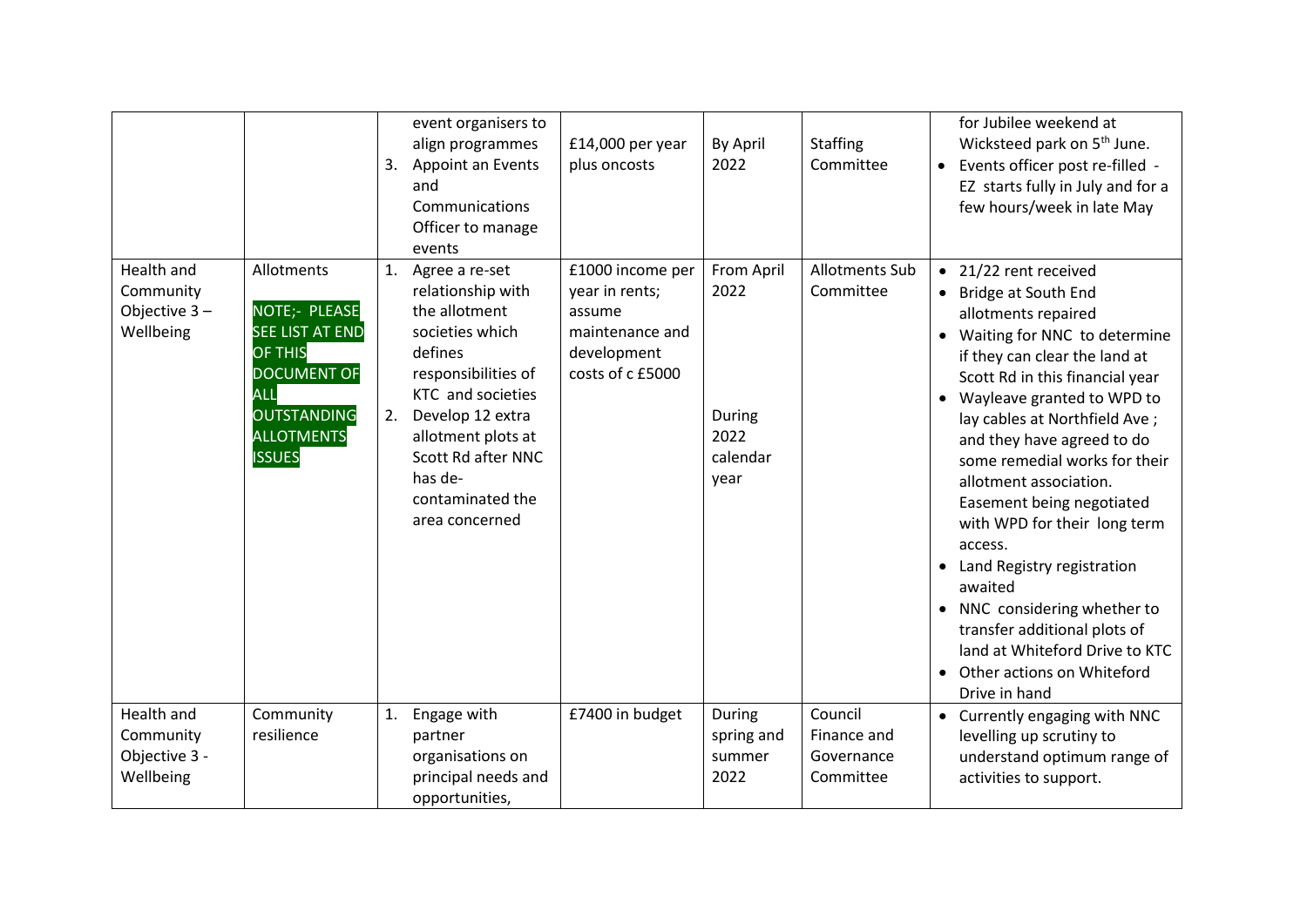| Objective $4-$<br>Safety<br>Sustainability<br>Objective 6 -<br>Climate change<br>mitigation                                                         |                                                                        | including through<br><b>Town Meetings</b><br>Engage with NNC<br>2.<br>and partners on<br>levelling up- agenda<br>Determine<br>3.<br>priorities for use of<br>money    |                                                                              |                                                                              |                                                   | • Written support provided to<br>Green Patch application for<br>levelling up funds.<br>Food bank discussion on<br>$\bullet$<br>18/5/22              |
|-----------------------------------------------------------------------------------------------------------------------------------------------------|------------------------------------------------------------------------|-----------------------------------------------------------------------------------------------------------------------------------------------------------------------|------------------------------------------------------------------------------|------------------------------------------------------------------------------|---------------------------------------------------|-----------------------------------------------------------------------------------------------------------------------------------------------------|
| Health and<br>Community<br>Objective 3 -<br>Wellbeing<br>Objective $4-$<br>Safety<br>Sustainability<br>Objective 6-<br>Climate change<br>mitigation | Community<br>Infrastructure<br>Fund                                    | Determine<br>priorities and needs<br>for this fund<br>including through<br><b>Town Meetings</b>                                                                       | £20,000 in budget                                                            | During<br>spring 2022                                                        | Council<br>Finance and<br>Governance<br>Committee | Policy to be developed -F&G Ctte<br>in June or July                                                                                                 |
| <b>Health and</b><br>Community<br>Objective 3<br>Wellbeing                                                                                          | Establish a small<br>grants scheme<br>and a members<br>initiative fund | 1. Agree policy and<br>rules for small<br>grants<br>2. Agree policy and<br>rules for members<br>initiative fund<br>3. Develop funding<br>rounds and make<br>decisions | £15000 for small<br>grants<br>£10000 for<br>members' ward<br>initiative fund | Agree<br>policy by<br>March and<br>run<br>schemes<br>for rest of<br>the year | Finance and<br>Governance<br>Committee            | Policy on both schemes<br>$\bullet$<br>approved<br>Grants scheme bidding<br>$\bullet$<br>round went live in April;<br>applications to Ctte in June. |
| Health and<br>Community<br>Objective 3<br>Wellbeing                                                                                                 | Establish a<br>community<br>lottery                                    | 1.<br>Contract with<br>selected provider<br>Launch scheme<br>2.<br>Develop policy on<br>3.<br>use of monies raised<br>for good causes.                                | £500-£1500 set<br>up and running<br>costs                                    | From early<br>2022                                                           | Finance and<br>Governance<br>Committee            | • Contract agreed with Woods<br>Valldata and license from NNC<br>• Constitution agreed at Council<br>• Went live In May; first draw<br>$10th$ June  |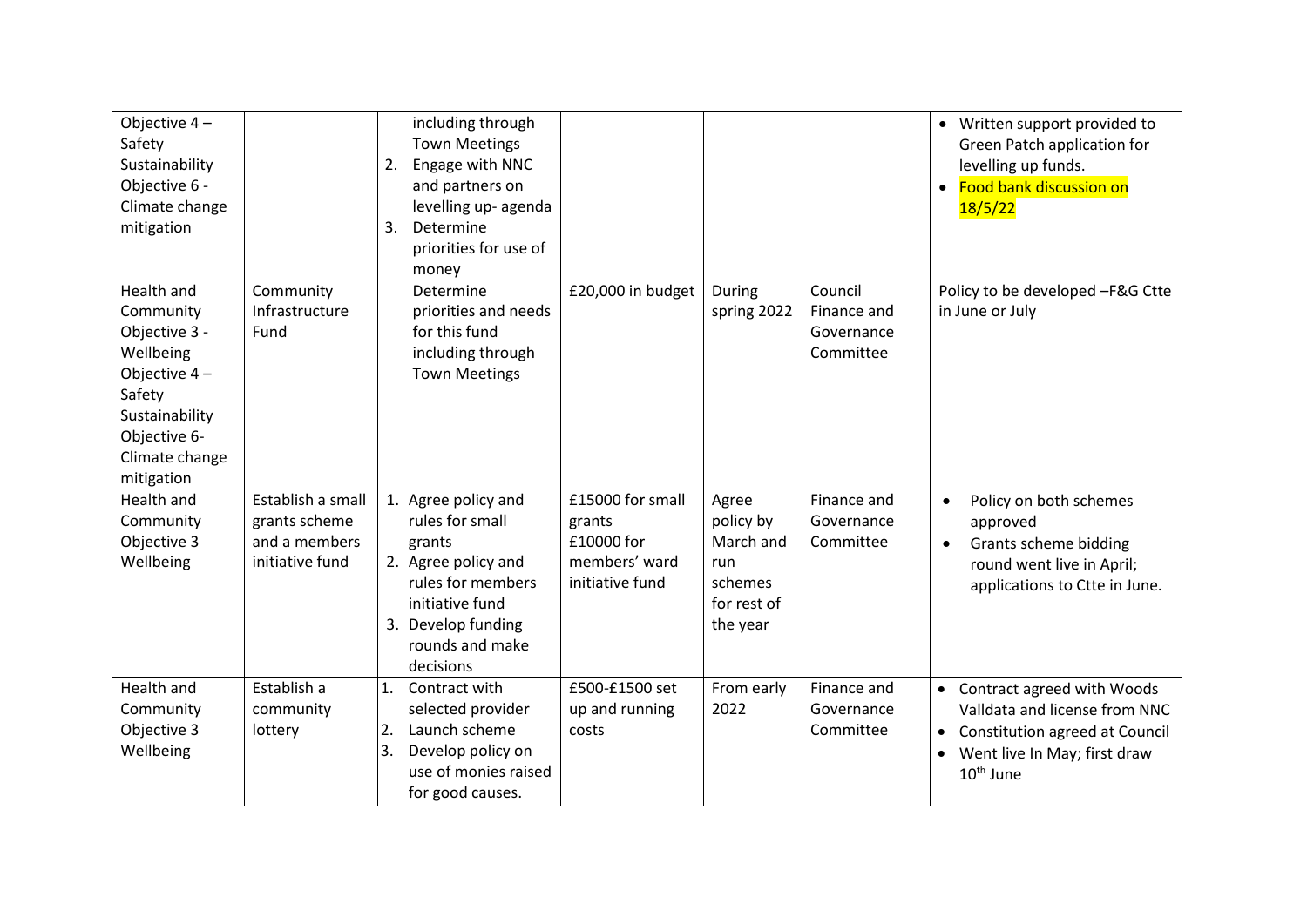|                                                         |                           |                |                                                                                                                                                                                                                                                                                          |                                           | <b>By Summer</b><br>2022                                   |                                        |                                                                                                                                                                                                                                                                                                                                                                     |
|---------------------------------------------------------|---------------------------|----------------|------------------------------------------------------------------------------------------------------------------------------------------------------------------------------------------------------------------------------------------------------------------------------------------|-------------------------------------------|------------------------------------------------------------|----------------------------------------|---------------------------------------------------------------------------------------------------------------------------------------------------------------------------------------------------------------------------------------------------------------------------------------------------------------------------------------------------------------------|
| Health and<br>Community<br>Objective $3 -$<br>Wellbeing | Charities for the<br>Poor |                | Transfer<br>4.<br>administrative<br>responsibility<br>for the<br>charities to KTC<br>and administer<br>first year's fuel<br>grants<br>5. Identify extent<br>of temporary<br>resource<br>required for<br>future years.                                                                    | Costs to be met<br>by Charity<br>Trustees | By end<br>November<br>2021                                 | Council                                | COMPLETED                                                                                                                                                                                                                                                                                                                                                           |
| Health and<br>Community<br>Objective 4-<br>safety       | Speed devices             | 1.<br>2.<br>3. | Transfer licence to<br>KTC & re-start a<br>rota of device<br>installation on<br>approved sites<br>Identify additional<br>locations, seek<br>approval and<br>determine need for<br>any extra devices to<br>be acquired<br><b>Explore possibility</b><br>of devices being<br>solar powered | £2000 buys a new<br>device                | By January<br>2022<br>After June<br>2022<br>During<br>2022 | Finance and<br>Governance<br>Committee | • Licence transferred<br>• Agreed to retain set sites and<br>widen licence to include all<br>main roads.<br>• Solar panel equipment<br>acquired - however Balfour<br>Beatty need to approve means<br>of fixing to lamp-posts/<br>reinforcing lampposts or using<br>dedicated poles instead.<br>• Pending items above, no new<br>devices to be acquired just<br>yet. |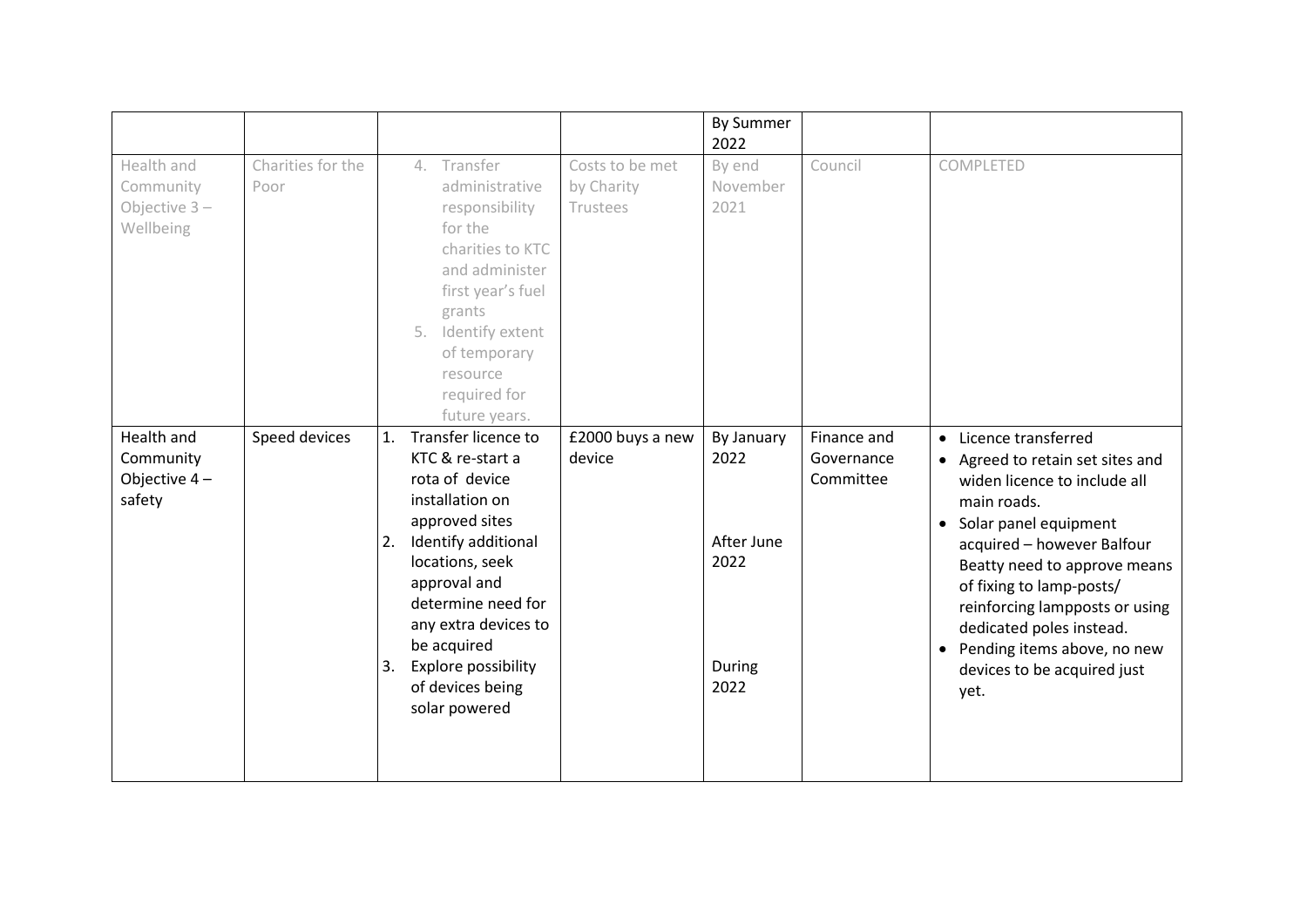| Health and<br>Community<br>Objective 5-<br><b>Armed Forces</b><br>Covenant | Remembrance<br>Day events                                              | <b>Support Royal British</b><br>Legion with costs and<br>management of event,<br>in particular the traffic<br>order and hospitality<br>costs.                                                                                                                                                 | £2000                                   | November<br>each year                                                                            | Finance and<br>Governance<br>Committee | Planning for 2022 event<br>underway with RBL and Rector<br>Armed Forces Covenant signed<br>and registered.                                                                                       |
|----------------------------------------------------------------------------|------------------------------------------------------------------------|-----------------------------------------------------------------------------------------------------------------------------------------------------------------------------------------------------------------------------------------------------------------------------------------------|-----------------------------------------|--------------------------------------------------------------------------------------------------|----------------------------------------|--------------------------------------------------------------------------------------------------------------------------------------------------------------------------------------------------|
| Sustainability<br>Objective 6<br>Climate change<br>mitigation              | Promoting<br>recycling<br>measures                                     | 1. Identify how<br>recycling can be best<br>promoted using KTC<br>website<br>2. Cascade carbon<br>literacy training for<br>members<br>Identify how best to<br>3.<br>engage with schools<br>and community<br>groups<br>4. Identify potential<br>recycle project<br>involving junior<br>schools | Lead member<br>time and officer<br>time | By early<br>2022<br>From<br>January<br>2022<br>By<br>February<br>2022<br>By<br>September<br>2022 | Climate Change<br><b>Working Party</b> | • New section on website $-$<br>Going Green - with various<br>pages uploaded.<br>Member pledges also now on<br>$\bullet$<br>website                                                              |
| Sustainability<br>Objective 7<br>Development<br>standards and<br>policies  | South West<br>Kettering<br>Neighbourhood<br>Plan                       | 1. Adopt<br>Neighbourhood Plan<br>2. Support<br>communications<br>work by Forum                                                                                                                                                                                                               | £1000                                   | <b>By Spring</b><br>2022                                                                         | Council                                | • Neighbourhood Plan adopted<br>by KTC and submitted to NNC<br>who have consulted on it.<br>• Communication with residents<br>has started<br>• Some slippage in overall<br>inspection timetable. |
| Sustainability<br>Objective 7<br>Development<br>standards and<br>policies  | Replacement<br>Area Action Plan<br>for Kettering<br><b>Town Centre</b> | Initiate discussion with<br>NNC about a planning<br>framework for the<br>town centre in the light                                                                                                                                                                                             | Clerk time                              | During<br>2022                                                                                   | Council                                | Initial inquiries made to NNC-<br>await national planning changes<br>and need to more thoroughly<br>understand the resources                                                                     |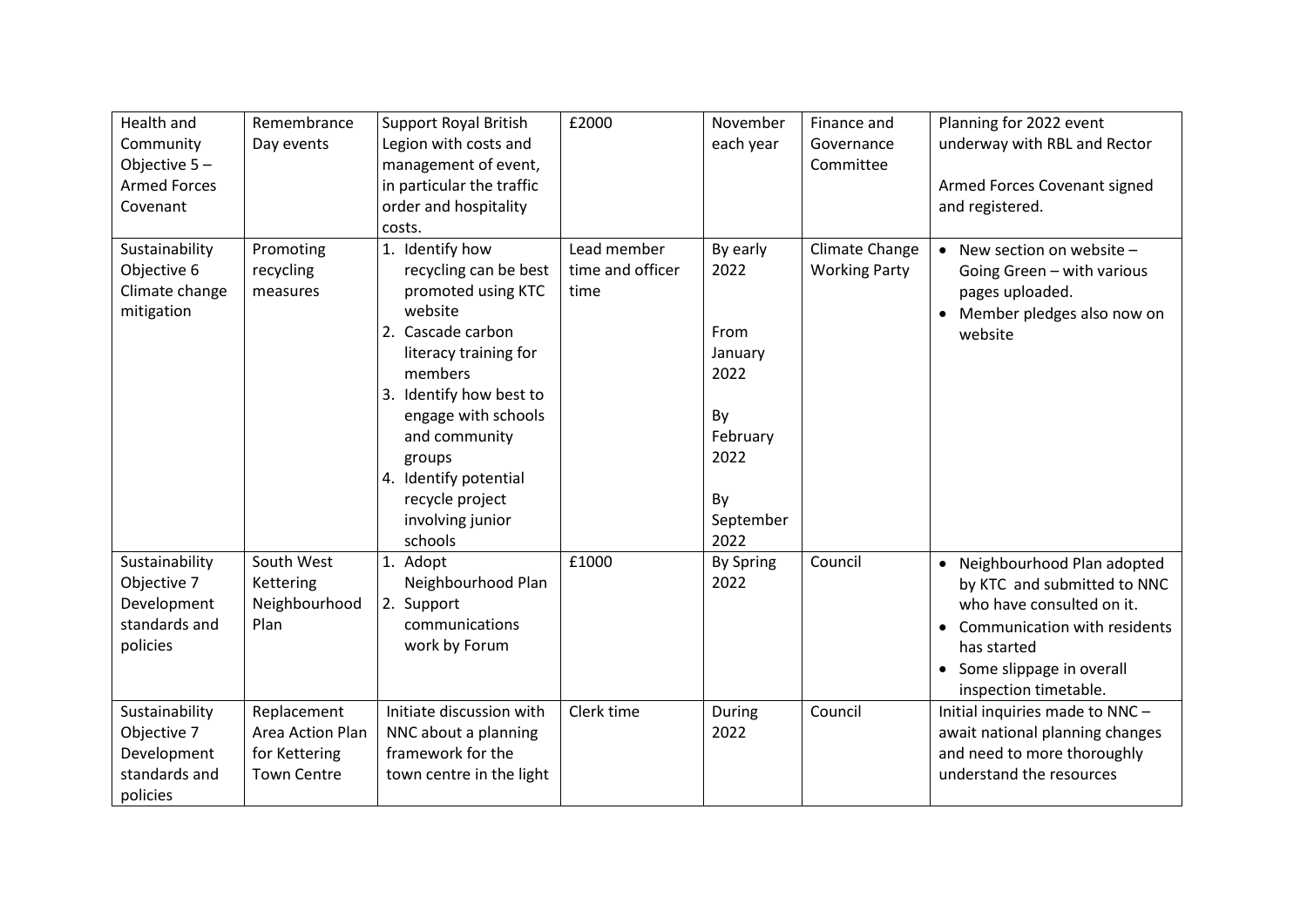|                                                                                        |                                                             | of changing economic<br>conditions                                                                                                                                        |                     |                        |                                        | required for a larger<br>neighbourhood plan.                                                                      |
|----------------------------------------------------------------------------------------|-------------------------------------------------------------|---------------------------------------------------------------------------------------------------------------------------------------------------------------------------|---------------------|------------------------|----------------------------------------|-------------------------------------------------------------------------------------------------------------------|
| Sustainability<br>Objective 8<br>Biodiversity                                          | Develop a<br>biodiversity and<br>tree planting<br>programme | Identify how KTC can<br>support initiatives such<br>as the green canopy<br>plan with landowners                                                                           | £3000               | Throughout<br>2022     | Climate Change<br><b>WP</b>            | • Under consideration by<br>climate change group.<br>• Tree planting ahs taken place<br>on various sites in town. |
| Sustainability<br>Objective 9<br>Walking, cycling<br>and public<br>transport           | Local Cycling<br>and Walking<br>Infrastructure<br>Plan      | Engage with the<br>1.<br><b>LCWIP</b><br>2.<br><b>Promote Kettering</b><br>Big Bike Ride - last<br>Sunday every month<br>and Walk-in<br>Wednesdays<br>campaign in schools | Lead member<br>time | Throughout<br>2022     | Climate Change<br><b>WP</b><br>Council | LCWIP consultation has taken<br>place                                                                             |
| Organisational<br>Effectiveness<br>Objective 11<br>communications<br>and<br>engagement | <b>Town Meetings</b>                                        | Agree a programme<br>and themes for town<br>meetings during 2022                                                                                                          | Deputy Clerk time   | By<br>December<br>2021 | Council                                | Council has agreed to hold four<br>meetings a year $-$ the first of<br>these being the annual meeting<br>in May   |
| Organisational<br>Effectiveness<br>Objective 11<br>communications<br>and<br>engagement | Communications<br>strategy                                  | Develop a strategy to<br>improve<br>communications,<br>maximise use of the<br>website and social<br>media and improve the<br>Council's profile.                           | Deputy Clerk time   | Frome April<br>2022    | Finance and<br>Governance<br>Ctte      | Once Events officer in place.                                                                                     |
| Organisational<br>Effectiveness<br>Objective 11<br>communications                      | "This is<br>Kettering" social<br>media presence             | Agree with NNC how<br>this account can be<br>supported and<br>expanded                                                                                                    | Deputy Clerk time   | By May<br>2022         | Finance and<br>Governance<br>Ctte      | Once Events Officer in place,<br>although some work may be<br>possible before then.                               |